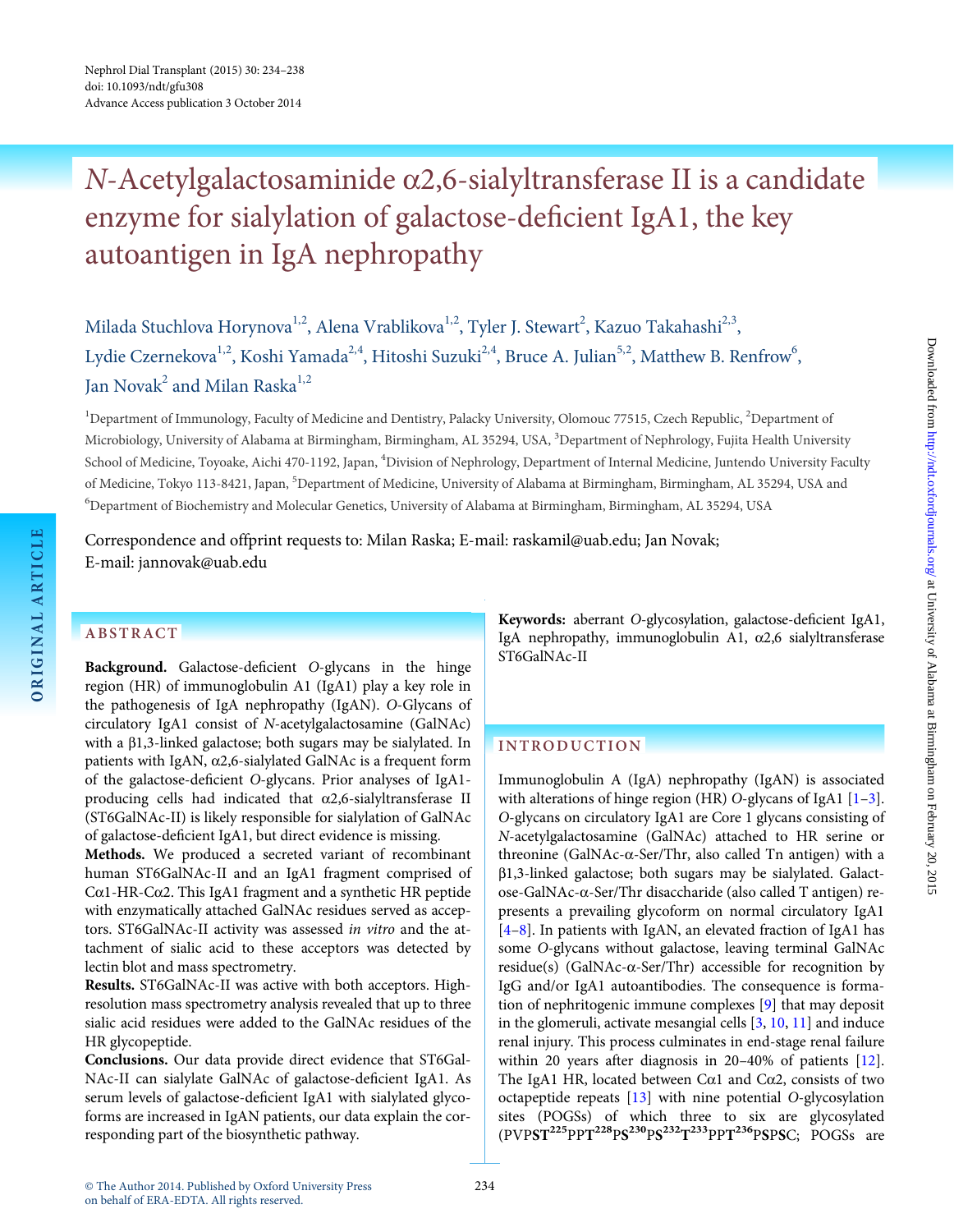in bold and the six commonly glycosylated sites are numbered) [\[14](#page-4-0)–[16\]](#page-4-0).

O-Glycosylation of IgA1 is initiated by attachment of GalNAc to Ser/Thr residues by a polypeptide N-acetylgalactosaminyltransferase (GalNAc-T) [[1](#page-4-0), [17](#page-4-0)]. Attachment of galactose by a β1,3-galactosyltransferase (C1GalT1) follows, leading to formation of galactose-GalNAc-α-Ser/Thr disaccharides [[18](#page-4-0), [19](#page-4-0)]. IgA1-producing cells from patients with IgAN secrete IgA1 with several galactose-deficient O-glycans. While some glycans have a terminal GalNAc residue, in other glycans the GalNAc residue is capped with sialic acid, forming sialyl-Tn (STn) antigens [[20](#page-4-0)]. The addition of sialic acid is mediated by an α2,6-sialyltransferase (ST6GalNAc) [\[20](#page-4-0)–[22\]](#page-4-0). Sialylation of GalNAc-α-Ser/Thr prevents further galactosylation of this structure on IgA1 HR [\[23\]](#page-4-0). Therefore, the elevated activity of an ST6GalNAc may play an important role in the pathogenesis of IgAN, by enhancing production of IgA1 with some of the clustered O-glycans deficient in galactose [\[23,](#page-4-0) [24\]](#page-4-0).

We found that IgA1-producing cells from IgAN patients exhibited elevated transcription of the ST6GALNAC2 gene encoding an ST6GalNAc, ST6GalNAc-II [[20,](#page-4-0) [22](#page-4-0)]. This observation is consistent with elevated enzymatic activity of ST6GalNAc in these cells [\[20](#page-4-0), [22](#page-4-0)], leading to the hypothesis that ST6GalNAc-II is involved in pathogenesis of IgAN. Recently, we provided indirect evidence for the role of ST6Gal-NAc-II in the synthesis of sialylated GalNAc-α-Ser/Thr on IgA1 HR by using siRNA knockdown [[23\]](#page-4-0). Here, we provide direct evidence that ST6GalNAc-II can sialylate GalNAc in the IgA1 HR. This process produces a glycoform of IgA1 that is secreted by IgA1-producing cells of IgAN patients of which the serum level is increased. These data further define the pathway for synthesis of galactose-deficient IgA1. This new information may provide leads for development of potential biomarkers and targets for future disease-specific therapy.

#### MATERIALS AND METHODS

#### Cell lines and primary cells

We isolated IgA1-producing cell lines by subcloning EBV-immortalized cells derived from peripheral blood mononuclear cells of IgAN patients and healthy controls [\[20\]](#page-4-0).

## Production of secreted recombinant ST6GalNAc-II in mammalian HEK293 cells

Human ST6GALNAC2 cDNA without transmembrane domain (corresponding to 31–374 amino acids, NCBI Acc. No. NM 006456) was amplified by RT-PCR from human colorectal adenocarcinoma cell line HT29 using gene-specific primers (forward-primer 5'-GTGCAGCGGTACCCGGGGC CA-3'; reverse-primer 5'-CGCTGGTACAGCTGAAGGAT-3'). PCR product was in-frame blunt-cloned into mammalian expression plasmid pcDNA3.1 (Thermo Fisher Scientific) ahead of sequence encoding V5 and His tags. This vector was first modified by adding in-frame murine Ig kappa secretion signal-encoding cDNA (corresponding to amino acids MET DTLLLWVLLLWVPGSTGDAA) at the 5'-end [\[25\]](#page-4-0). Recombinant ST6GalNAc-II protein was isolated from the supernatant of transiently transfected HEK293 FreeStyle suspension cells (293F).

#### Purification of recombinant ST6GalNAc-II

The recombinant protein was purified by Ni-NTA affinity chromatography under native conditions performed at 4°C, as described for GalNAc-T2 [\[25\]](#page-4-0), with minor modifications. The culture supernatant was mixed with 1/9 of supernatant volume of binding buffer (50 mM  $\text{NaH}_2\text{PO}_4$ , pH 8.0, 300 mM NaCl, 10 mM imidazole and 0.1% octyl-β-D-glucopyranoside; OG) and 1/250 supernatant volume of 50% Ni-NTA agarose (Qiagen) and incubated overnight. Ni-NTA agarose was washed with 10 volumes of washing buffer (50 mM NaH2PO4, pH 8.0, 300 mM NaCl, 2 mM imidazole and 0.1% OG). Bound protein was eluted with 6 column-volumes of elution buffer (50 mM  $NaH<sub>2</sub>PO<sub>4</sub>$ , pH 8.0, 300 mM NaCl, 200 mM imidazole and 0.1% OG) and concentrated on Amicon Ultracell 10K (Millipore) into 50 mM Tris–HCl ( pH 7.4), 200 mM NaCl buffer to reach concentration ∼0.5 mg/mL (BCA Assay, Thermo Fisher Scientific). Protein was separated by 10% SDS–PAGE and stained with Silver Stain Kit (Thermo Fisher Scientific). Densitometric evaluation of protein bands was performed with ImageJ software (NIH). Identification of the recombinant protein was confirmed by liquid chromatography (LC)–mass spectrometry (MS), as described for GalNAc-T2 [\[25](#page-4-0)].

### Preparation of recombinant IgA1 fragment in Escherichia coli

cDNA encoding Cα1-HR-Cα2 (NCBI Acc. No. AY647978.1) was codon-optimized for E. coli expression and synthesized (Generi Biotech, Hradec Kralove, Czech Republic). cDNA was cloned into  $pET101/D-TOPO$  vector in-frame with  $3'$ sequences encoding V5 and His tags (Thermo Fisher Scientific). Cα1-HR-Cα2 was expressed in E. coli BL21 (DE3) grown for 5 h at 30°C after the induction by 1 mM isopropyl-β-Dthiogalactoside and purified from the bacterial pellet lysed with 6 mL of denaturation lysis buffer added per 1 g of cell pellet (100 mM NaH<sub>2</sub>PO<sub>4</sub>, 10 mM Tris-HCl, 6 M guanidine-HCl, pH 8.0). After 24 h, the centrifugation-cleared supernatant was mixed at ratio 24 : 1 with 50% Co-NTA agarose (Qiagen), washed with 12 column-volumes of 6 M urea, 50 mM NaH2PO4, 300 mM NaCl buffer, pH 8.0, then eluted with the same buffer adjusted to pH 6.0. Protein was dialyzed against 10 mM Tris, 150 mM NaCl, 0.3 M arginine buffer, pH 7.0 and concentrated by Amicon Ultracell 10K (Millipore) to reach ∼1 mg/mL. The identity of the C $\alpha$ 1-HR-C $\alpha$ 2 protein was confirmed by MALDI-TOF MS, as described [[26\]](#page-4-0).

#### Determination of enzymatic activity of ST6GalNAc-II

IgA1 fragment was GalNAcosylated in vitro with GalNAc-T2 [[25](#page-4-0)]; GalNAc-T2 was inactivated (5 min, 96°C). Six micrograms of GalNAcosylated IgA1 fragment were then sialylated for 36 h at 37°C with 1 µg of recombinant ST6GalNAc-II in the reaction mixture consisting of 50 mM MES ( pH 6.0), 100 mM CMP-NeuAc,  $2 \text{ mM }$ CaCl<sub>2</sub>,  $2 \text{ mM }$ MnCl<sub>2</sub>,  $10 \text{ mM }$ MgCl<sub>2</sub> in a total volume of 25 µL. Recombinant ST6GalNAc-I was used in a control reaction [[24\]](#page-4-0). Three micrograms of sialylated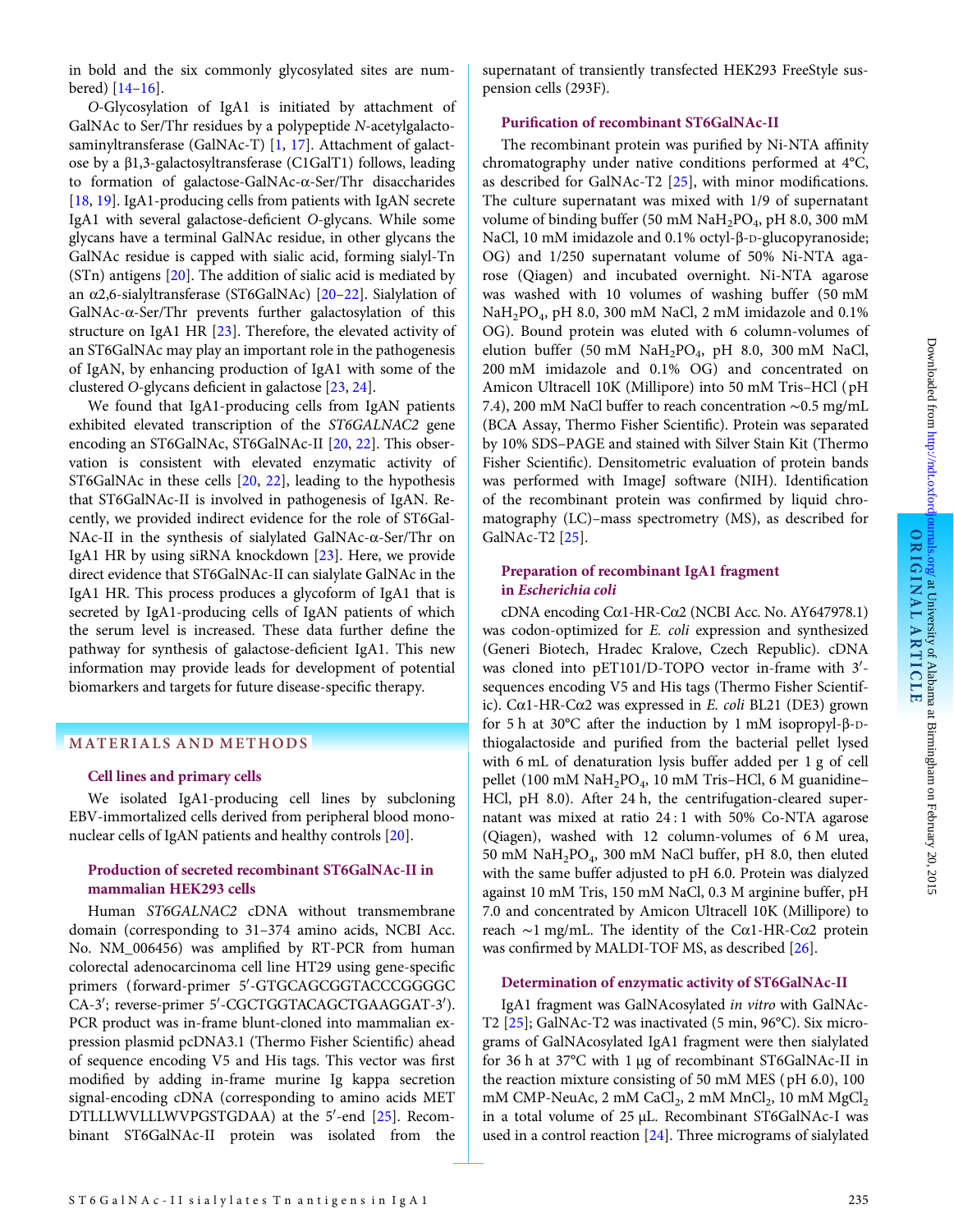IgA1 fragment were then desialylated (2 U of Arthrobacter ureafaciens sialidase; 37°C, 8 h) [\[8\]](#page-4-0). Glycosylated IgA1 fragments were SDS–PAGE western blotted onto PVDF membrane (Millipore), blocked with SuperBlock (Thermo Fisher Scientific) and developed with biotinylated lectin from Helix aspersa (HAA), a lectin specific for terminal GalNAc [\[9,](#page-4-0) [20](#page-4-0), [22](#page-4-0), [27](#page-4-0)–[29\]](#page-4-0) (Sigma-Aldrich) diluted 1 : 1000 in SuperBlock, followed by HRP-conjugated avidin diluted 1:50 000 (Sigma-Aldrich). Protein load of IgA1 fragments was assessed with anti-V5-tag antibody HRP-conjugated (Sigma-Aldrich) diluted 1 : 10 000 in SuperBlock.

### Assessment of the activity of ST6GalNAc-II by MS

One microgram of the acceptor peptide VPSTPPTPSPST PPTPSPSCCHPR was first GalNAcosylated using GalNAc-T2 (8 h,  $37^{\circ}$ C) in 25 µL of a reaction buffer consisting of 25 mM Tris–HCl ( $pH$  6.64), 5 mM MnCl<sub>2</sub> and 250  $\mu$ M UDP-GalNAc using 0.05 μg of GalNAc-T2. Reaction was terminated by heat inactivation (95°C for 8 min). Sialylation was performed at 37°C for 24 h in 10 μL (∼0.4 μg of GalNAcosylated acceptor) of previous reaction with the addition of 2.5  $\mu$ L ddH<sub>2</sub>O, 2.5  $\mu$ L 500 mM MES buffer ( pH 6.0), 2.5 μL 200 mM CMP-NeuAc and 1.25 μg of purified recombinant ST6GalNAc-II protein in 2.5 µL of 50 mM Tris–HCl ( pH 7.4), 200 mM NaCl buffer. Five microliters of the sialylation reaction were diluted in 75  $\mu$ L of 0.1% formic acid. Ten microliters of sample were loaded onto Jupiter reverse-phase C18 beads with a 4-µm particle diameter and 90-Å pore size and reaction products were eluted using solvents A (97.4% water, 0.1% FA and 2.5% ACN) and B (2.5% water, 0.1% FA and 97.4% ACN) to form a non-linear gradient from 8 to 30% B over 40 min. LC was directly coupled to and analyzed by Orbitrap Velos high-resolution mass spectrometer with MS1 full scans (m/z 200–2000) and MS2 collision-induced dissociation activation on the top 3 ions from each MS1 scan. Spectra were manually analyzed in Thermo XcaliberQual Browser software, wherein MS1 peak averages were assigned glycoforms based on m/z data alone.

# RESULTS

ORIGINAL ARTICLE

ORIGINAL ARTICLE

# Production of secreted recombinant human ST6GalNAc-II and recombinant Cα1-HR-Cα2 fragment of IgA1

To assess whether ST6GalNAc-II can attach sialic acid to GalNAc-α-Ser/Thr on IgA1 HR, we produced recombinant, secreted version of ST6GalNAc-II in 293F cells and Cα1- HR-C $\alpha$ 2 IgA1 fragment in *E. coli.* Purified proteins were separated on SDS–PAGE and detected by silver staining ([Sup](http://ndt.oxfordjournals.org/lookup/suppl/doi:10.1093/ndt/gfu308/-/DC1)[plementary data, Figure S1A](http://ndt.oxfordjournals.org/lookup/suppl/doi:10.1093/ndt/gfu308/-/DC1) and B). The bands representing ST6GalNAc-II ( panel A) and Cα1-HR-Cα2 ( panel B) corresponded to the apparent molecular masses of proteins of 54 and 27 kDa, respectively. Densitometric analysis indicated ∼93% purity of ST6GalNAc-II and Cα1-HR-Cα2. Two potential N-glycosylation sites on ST6GalNAc-II were predicted by NetNGlyc 1.0 Server [\(http://www.cbs.dtu.dk/services/NetN](http://www.cbs.dtu.dk/services/NetNGlyc/) [Glyc/](http://www.cbs.dtu.dk/services/NetNGlyc/)). Glycosylation of recombinant ST6GalNAc-II expressed in 293F cells was confirmed by mobility-shift assay using SDS–PAGE immunoblot before and after enzymatic

deglycosylation with PNGase F [[30](#page-4-0)]. The results showed a reduction of apparent molecular mass from ∼54 to 51 kDa [\(Sup](http://ndt.oxfordjournals.org/lookup/suppl/doi:10.1093/ndt/gfu308/-/DC1)[plementary data, Figure S1C](http://ndt.oxfordjournals.org/lookup/suppl/doi:10.1093/ndt/gfu308/-/DC1)). Identity of both ST6GalNAc-II and C $\alpha$ 1-HR-C $\alpha$ 2 proteins was confirmed by mass spectrometry.

#### Assessment of ST6GalNAc-II enzymatic activity

To determine whether ST6GalNAc-II can effectively sialylate GalNAc on IgA1 HR, we used a Cα1-HR-Cα2 fragment of IgA1, produced in E. coli, purified, and subsequently GalNAcosylated with recombinant GalNAc-T2 [[1](#page-4-0), [25\]](#page-4-0). GalNAc additions and subsequent sialylation were monitored on western blot with HAA lectin (reacts with GalNAc but not with galactose-GalNAc) [[20](#page-4-0), [22\]](#page-4-0). HAA did not react with nonglycosylated Cα1-HR-Cα2 (Figure 1, column 1), but recognized GalNAcosylated Cα1-HR-Cα2 (Figure 1, column 2). Sialylation with recombinant ST6GalNAc-II reduced the reactivity with HAA by ∼80% (Figure 1, column 3); the full reactivity was restored by treatment with sialidase (Figure 1, column 4). Anti-V5 antibody reactivity confirmed equal loads of Cα1-HR-Cα2.

Next, we tested ST6GalNAc-II activity by MS using Gal-NAcosylated HR peptide as substrate. Figure [2](#page-3-0) shows highresolution Fourier transform (FT) MS analysis of enzyme reaction performed for 24 h. LC-FT-MS spectra revealed most of the GalNAcosylated HR peptide was sialylated, corresponding to glycopeptides with 4–7 GalNAc additions to the synthetic HR peptide in the  $3^+$  and  $4^+$  charge states with additions of one to three sialic acid residues ( peaks labeled with 4:X, 5:X, 6: X, and 7:X show number of GalNAc and sialic acid residues;



FIGURE 1: Determination of ST6GalNAc-II activity on IgA1 Cα1- HR-Cα2 using lectin blot. Cα1-HR-Cα2 was GalNAcosylated by GalNAc-T2 and then sialylated for 36 h at 37°C with ST6GalNAc-II. Half of the protein was desialylated by sialidase from Arthrobacter ureafaciens. Glycosylated proteins were analyzed by western blot with HAA lectin. Anti-V5 antibody was used as load control. (1) Recombinant Cα1-HR-Cα2, (2) Cα1-HR-Cα2 glycosylated with GalNAc-T2, (3) sample 2 sialylated by ST6GalNAc-II, and (4) sample 3 after desialylation. Bar graph expresses densitometric data as means + SD from two independent experiments.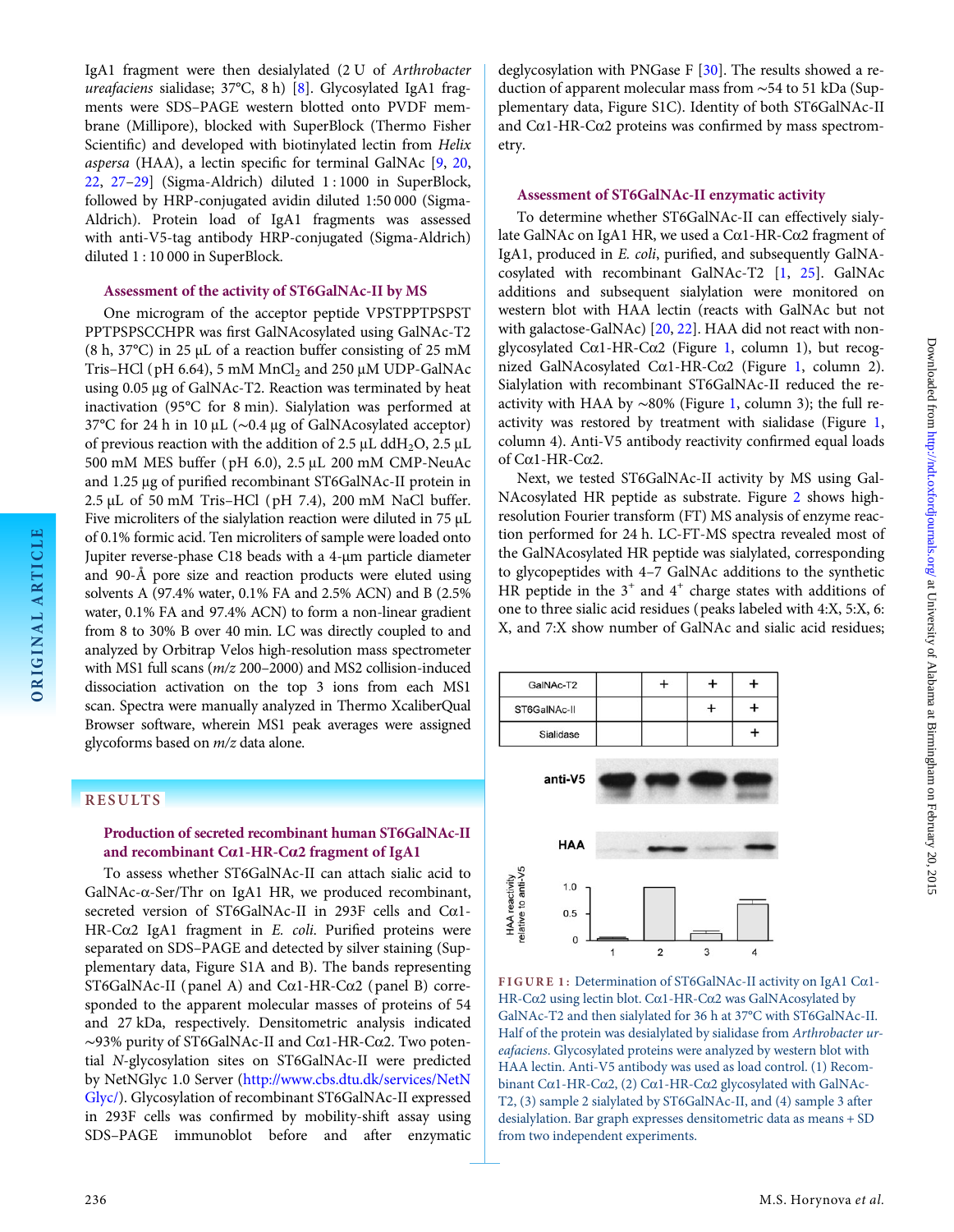#### VPSTPPTPSPSTPPTPSPSCCHPR + GaINAc-T2 + ST6GaINAc-II

<span id="page-3-0"></span>

FIGURE 2: Determination of ST6GalNAc-II activity using mass spectrometry. IgA1 HR peptide VPSTPPTPSPSTPPTPSPSCCHPR was GalNAcosylated with GalNAc-T2 and then sialylated using ST6GalNAc-II. MS1 spectra were averaged over glycopeptide-elution retention times; the glycopeptides were observed in  $3^+$  and  $4^+$  charge states. Both the non-sialylated and sialylated forms of the GalNAcosylated HR glycopeptide were detected, ranging from 4 to 7 additions of GalNAc with 0 to 3 additions of sialic acid. Major glycopeptide ion species are labeled to show the number of GalNAc and sialic acid additions to the acceptor HR peptide.

Figure 2, [Supplementary data, Table S1](http://ndt.oxfordjournals.org/lookup/suppl/doi:10.1093/ndt/gfu308/-/DC1)). The distance between adjacent ion species reflected the exact masses of GalNAc and/ or sialic acid residues. These data directly demonstrated that ST6GalNAc-II can attach sialic acid residues to GalNAc residues of IgA1 HR glycopeptide.

#### DISCUSSION

IgAN is associated with production of IgA1 with galactosedeficient O-glycans recognized by IgG and/or IgA1 autoantibodies, leading to formation of immune complexes that deposit in the glomerular mesangium and incite glomerular injury [[31,](#page-4-0) [32\]](#page-4-0). Galactose-deficiency of IgA1 clustered O-glycans is associated with elevated levels of sialylated GalNAc, a feature that prevents subsequent galactosylation [[20](#page-4-0), [23,](#page-4-0) [24\]](#page-4-0). The human colon-cancer cell line HCT15 overexpresses ST6GalNAc-I and thereby produces an increased amount of STn [\[33](#page-4-0)]. This finding suggests a key role for ST6GalNAc-I in production of sialylated GalNAc-α-Ser/Thr structure on glycoproteins in some types of cancer.

The origin of sialylated GalNAc-α-Ser/Thr in the IgA1 HR in patients with IgAN was puzzling, as IgA1-producing cells from peripheral blood of IgAN patients do not express ST6GALNAC1 [[20](#page-4-0), [22](#page-4-0)]. However, abundant transcription of ST6GALNAC2, the gene encoding another sialyltransferase, ST6GalNAc-II, was detected [[20](#page-4-0), [22](#page-4-0)]. Based on the overexpression of ST6GALNAC2 in the cells from IgAN patients versus those of healthy controls and the elevated ST6GalNAc enzymatic activity, we suspected that the candidate enzyme responsible for the sialylation of GalNAc-α-Ser/Thr antigens of IgA1 is ST6GalNAc-II [\[20](#page-4-0), [22](#page-4-0)].

Humans have four additional enzymes with ST6GalNAc activity, ST6GalNAc-III to ST6GalNAc-VI, but their contribution to oversialylation of IgA1 in IgAN is likely negligible. The transcriptional levels of ST6GALNAC4 and ST6GALNAC6 in IgA1-producing cells from IgAN patients versus healthy controls are similar [\[20,](#page-4-0) [22\]](#page-4-0). mRNA for ST6GALNAC3 is present at low levels in IgA1-producing cells from IgAN patients and healthy controls. ST6GALNAC5 mRNA is not detectable in IgA1-producing cells (M. Raska, unpublished observations).

To confirm that ST6GalNAc-II can attach sialic acid to GalNAc-α-Ser/Thr on the IgA1 HR, we produced recombinant human ST6GalNAc-II. Other investigators have shown that ST6GalNAc-II isolated from cells attached sialic acid to terminal GalNAc on a variety of mucins [[34](#page-4-0), [35\]](#page-4-0). In cell lines transfected by human ST6GalNAc-I- and ST6GalNAc-II-encoding plasmids, sialylation activity of ST6GalNAc-II toward GalNAc-α-Ser/Thr antigen was less than that of ST6GalNAc-I [[34](#page-4-0)]. Limited activity of ST6GalNAc-II in STn synthesis was shown also for some commonly used breastcancer cell lines that are STn-negative but express ST6Gal-NAc-II mRNA [[35](#page-4-0)]. These reports confirmed that human ST6GalNAc-II generally prefers galactose-GalNAc-α-Ser/Thr over GalNAc-α-Ser/Thr and less effectively sialylates GalNAc- $\alpha$ -Ser/Thr than does ST6GalNAc-I [[34](#page-4-0)]. Here, we produced recombinant ST6GalNAc-II in eukaryotic cells and used a recombinant IgA1 fragment expressed in E. coli that was Gal-NAcosylated by GalNAc-T2 [[25](#page-4-0)]. To test the ability of the recombinant enzyme to sialylate Tn antigen(s) on IgA1, we used HAA lectin western blot, taking advantage of the fact that sialylation of GalNAc blocks HAA binding to GalNAccontaining IgA1 [[24\]](#page-4-0). HAA binding to GalNAcosylated IgA1 fragment was reduced after incubation with ST6GalNAc-II enzyme and restored by enzymatic desialylation. Thus, ST6GalNAc-II enzyme sialylated terminal GalNAc of the IgA1 HR. ST6GalNAc-I, used as a control, also sialylated IgA1, the GalNAcosylated Cα1-HR-Cα2 fragment, and HR peptide [[24](#page-4-0)]. To better characterize the sialylation products of ST6GalNAc-II enzyme, we used mass spectrometry and Gal-NAcosylated HR peptide as the substrate. ST6GalNAc-II added up to three sialic acid residues to the HR glycopeptide, suggesting that ST6GalNAc-II can effectively sialylate galactose-deficient IgA1 HR glycans. It is to be noted, however, that these experiments used Cα1-HR-Cα2 fragment of IgA1 or HR glycopeptide and, thus, it is not necessarily straightforward to extrapolate an identical function for this enzyme in a complex environment of the Golgi apparatus and the IgA1 molecule as substrate.

Our previous data indicated that elevated activity of ST6GalNAc-II in IgA1-producing cells of patients with IgAN enhanced synthesis of IgA1 with some of the clustered O-glycans deficient in galactose [\[23,](#page-4-0) [24\]](#page-4-0). However, it is not clear whether sialylated GalNAc is a precursor for the epitope recognized by the autoantibodies or whether sialylation of some GalNAc residues blocks galactosylation of neighboring GalNAc residue(s) and, thus, directly increases the number of glycans in the IgA1 HR with terminal GalNAc.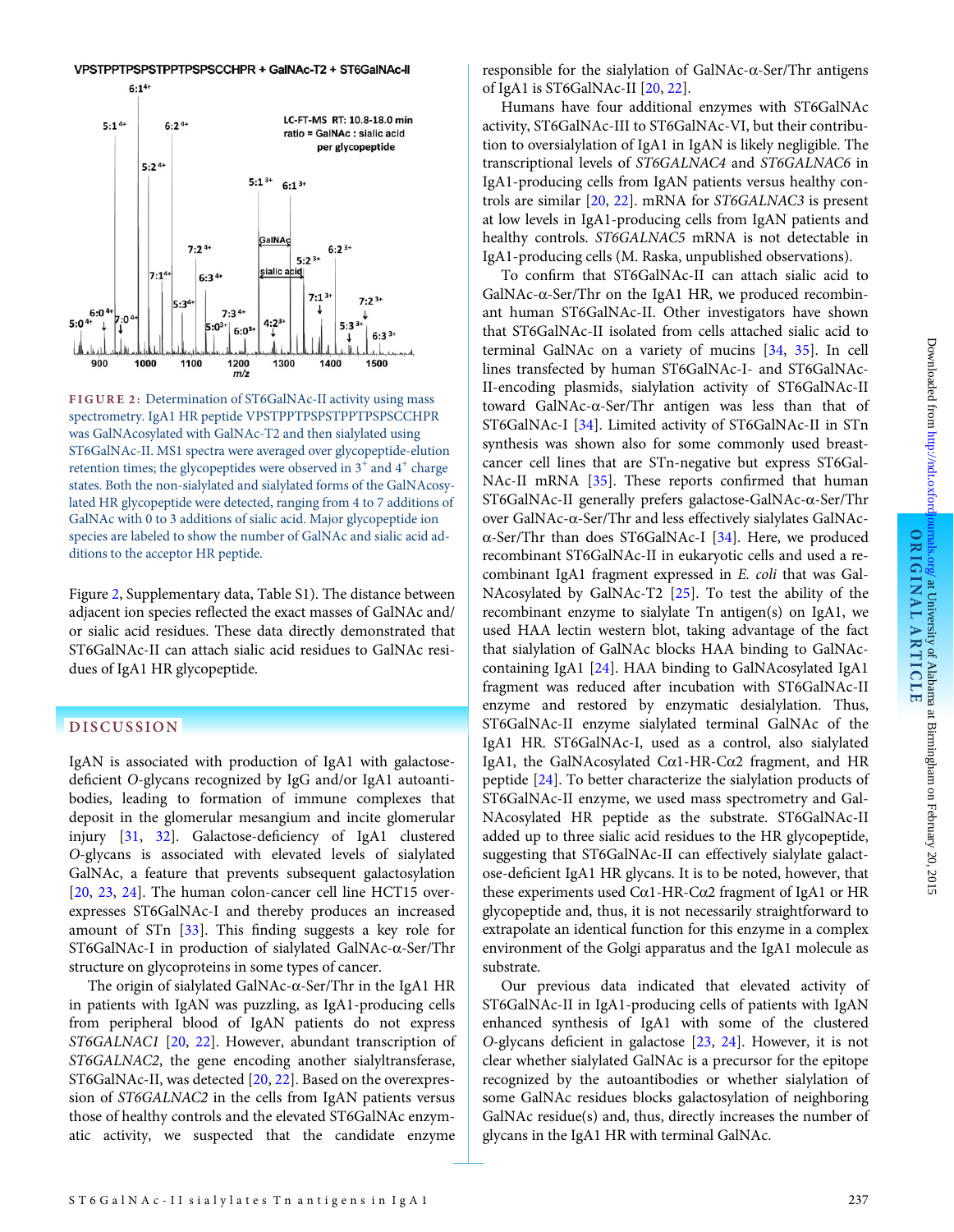<span id="page-4-0"></span>In summary, we confirmed that ST6GalNAc-II can sialylate GalNAc in the clustered O-glycans of IgA1. As the enzyme is overexpressed in IgA1-producing cells from IgAN patients, its activity may contribute to production of galactose-deficient IgA1 [23], the key autoantigen in the pathogenesis of IgAN.

# SUPPLEMENTARY DATA

[Supplementary data are available online at http://ndt.oxford](http://ndt.oxfordjournals.org/lookup/suppl/doi:10.1093/ndt/gfu308/-/DC1)[journals.org.](http://ndt.oxfordjournals.org/lookup/suppl/doi:10.1093/ndt/gfu308/-/DC1)

# FUNDING

This work was supported by Ministry of School, Youth, and Sport (CZ.1.07/2.3.00/20.0164, LH11046 to M.R.) and Grant Agency of the Ministry of the Health (NT11081 to M.R.) Czech Republic; and by the National Institutes of Health (DK082753, DK078244 and GM098539 to J.N., M.B.R. and B. A.J.) and by a gift from the IGA Nephropathy Foundation of America (to B.A.J. and J.N.).

# CONFLICT OF INTEREST STATEMENT

None declared.

ORIGINAL ARTICLE

ORIGINAL ARTICLE

# REFERENCES

- 1. Stuchlova Horynova M, Raska M, Clausen H et al. Aberrant O-glycosylation and anti-glycan antibodies in an autoimmune disease IgA nephropathy and breast adenocarcinoma. Cell Mol Life Sci 2013; 70: 829–839
- 2. Mestecky J, Raska M, Julian BA et al. IgA nephropathy: molecular mechanisms of the disease. Annu Rev Pathol 2013; 8: 217–240
- 3. Wyatt RJ, Julian BA. IgA nephropathy. N Engl J Med 2013; 368: 2402–2414
- 4. Baenziger J, Kornfeld S. Structure of the carbohydrate units of IgA1 immunoglobulin. II. Structure of the O-glycosidically linked oligosaccharide units. J Biol Chem 1974; 249: 7270–7281
- 5. Field MC, Dwek RA, Edge CJ et al. O-linked oligosaccharides from human serum immunoglobulin A1. Biochem Soc Trans 1989; 17: 1034–1035
- 6. Mattu TS, Pleass RJ, Willis AC et al. The glycosylation and structure of human serum IgA1, Fab, and Fc regions and the role of N-glycosylation on Fc α receptor interactions. J Biol Chem 1998; 273: 2260–2272
- 7. Wada Y, Dell A, Haslam SM et al. Comparison of methods for profiling O-glycosylation: human proteome organisation human disease glycomics/ proteome initiative multi-institutional study of IgA1. Mol Cell Proteomics 2010; 9: 719–727
- 8. Takahashi K, Wall SB, Suzuki H et al. Clustered O-glycans of IgA1: defining macro- and micro-heterogeneity by use of electron capture/transfer dissociation. Mol Cell Proteomics 2010; 9: 2545–2557
- 9. Tomana M, Novak J, Julian BA et al. Circulating immune complexes in IgA nephropathy consist of IgA1 with galactose-deficient hinge region and antiglycan antibodies. J Clin Invest 1999; 104: 73–81
- 10. Suzuki H, Fan R, Zhang Z et al. Aberrantly glycosylated IgA1 in IgA nephropathy patients is recognized by IgG antibodies with restricted heterogeneity. J Clin Invest 2009; 119: 1668–1677
- 11. Suzuki H, Kiryluk K, Novak J et al. The pathophysiology of IgA nephropathy. J Am Soc Nephrol 2011; 22: 1795–1803
- 12. D'Amico G. Natural history of idiopathic IgA nephropathy and factors predictive of disease outcome. Semin Nephrol 2004; 24: 179–196
- 13. Frangione B, Wolfenstein-Todel C. Partial duplication in the "hinge" region of IgA1 myeloma proteins. Proc Natl Acad Sci USA 1972; 69: 3673–3676
- 14. Takahashi K, Smith AD, Poulsen K et al. Naturally occurring structural isomers in serum IgA1 O-glycosylation. J Proteome Res 2012; 11: 692–702
- Novak J, Renfrow MB, Gharavi AG et al. Pathogenesis of immunoglobulin A nephropathy. Curr Opin Nephrol Hypertens 2013; 22: 287–294
- 16. Franc V, Rehulka P, Raus M et al. Elucidating heterogeneity of IgA1 hinge-region O-glycosylation by use of MALDI-TOF/TOF mass spectrometry: role of cysteine alkylation during sample processing. J Proteom 2013; 92: 299–312
- 17. Iwasaki H, Zhang Y, Tachibana K et al. Initiation of O-glycan synthesis in IgA1 hinge region is determined by a single enzyme, UDP-N-acetyl-α-Dgalactosamine:polypeptide N-acetylgalactosaminyltransferase 2. J Biol Chem 2003; 278: 5613–5621
- 18. Ju T, Cummings RD. A unique molecular chaperone Cosmc required for activity of the mammalian core 1 β 3-galactosyltransferase. Proc Natl Acad Sci USA 2002; 99: 16613–16618
- 19. Ju T, Brewer K, D'Souza A et al. Cloning and expression of human core 1 beta1,3-galactosyltransferase. J Biol Chem 2002; 277: 178–186
- 20. Suzuki H, Moldoveanu Z, Hall S et al. IgA1-secreting cell lines from patients with IgA nephropathy produce aberrantly glycosylated IgA1. J Clin Invest 2008; 118: 629–639
- 21. Dall'Olio F, Chiricolo M. Sialyltransferases in cancer. Glycoconj J 2001; 18: 841–850
- 22. Raska M, Moldoveanu Z, Suzuki H et al. Identification and characterization of CMP-NeuAc:GalNAc-IgA1 α2,6-sialyltransferase in IgA1-producing cells. J Mol Biol 2007; 369: 69–78
- 23. Suzuki H, Raska M, Yamada K et al. Cytokines alter IgA1 O-glycosylation by dysregulating C1GalT1 and ST6GalNAc-II enzymes. J Biol Chem 2014; 289: 5330–5339
- 24. Takahashi K, Raska M, Stuchlova Horynova M et al. Enzymatic sialylation of IgA1 O-glycans: implications for studies of IgA nephropathy. PLoS ONE 2014; 9: e99026
- 25. Horynova M, Takahashi K, Hall S et al. Production of N-acetylgalactosaminyl-transferase 2 (GalNAc-T2) fused with secretory signal Igkappa in insect cells. Protein Expr Purif 2012; 81: 175–180
- 26. Stosova T, Sebela M, Rehulka P et al. Evaluation of the possible proteomic application of trypsin from Streptomyces griseus. Anal Biochem 2008; 376: 94–102
- 27. Tomana M, Matousovic K, Julian BA et al. Galactose-deficient IgA1 in sera of IgA nephropathy patients is present in complexes with IgG. Kidney Int 1997; 52: 509–516
- 28. Moldoveanu Z, Wyatt RJ, Lee JY et al. Patients with IgA nephropathy have increased serum galactose-deficient IgA1 levels. Kidney Int 2007; 71: 1148–1154
- 29. Novak J, Julian BA, Tomana M et al. Progress in molecular and genetic studies of IgA nephropathy. J Clin Immunol 2001; 21: 310–327
- Raska M, Takahashi K, Czernekova L et al. Glycosylation patterns of HIV-1 gp120 depend on the type of expressing cells and affect antibody recognition. J Biol Chem 2010; 285: 20860–20869
- 31. Allen AC, Bailey EM, Brenchley PE et al. Mesangial IgA1 in IgA nephropathy exhibits aberrant O-glycosylation: observations in three patients. Kidney Int 2001; 60: 969–973
- 32. Hiki Y, Odani H, Takahashi M et al. Mass spectrometry proves under-Oglycosylation of glomerular IgA1 in IgA nephropathy. Kidney Int 2001; 59: 1077–1085
- 33. Ikehara Y, Kojima N, Kurosawa N et al. Cloning and expression of a human gene encoding an N-acetylgalactosamine-α2,6-sialyltransferase (ST6GalNAc I): a candidate for synthesis of cancer-associated sialyl-Tn antigens. Glycobiology 1999; 9: 1213–1224
- 34. Marcos NT, Pinho S, Grandela C et al. Role of the human ST6GalNAc-I and ST6GalNAc-II in the synthesis of the cancer-associated sialyl-Tn antigen. Cancer Res 2004; 64: 7050–7057
- 35. Samyn-Petit B, Krzewinski-Recchi MA, Steelant WF et al. Molecular cloning and functional expression of human ST6GalNAc II. Molecular expression in various human cultured cells. Biochim Biophys Acta 2000; 1474: 201–211

Received for publication: 28.7.2014; Accepted in revised form: 30.8.2014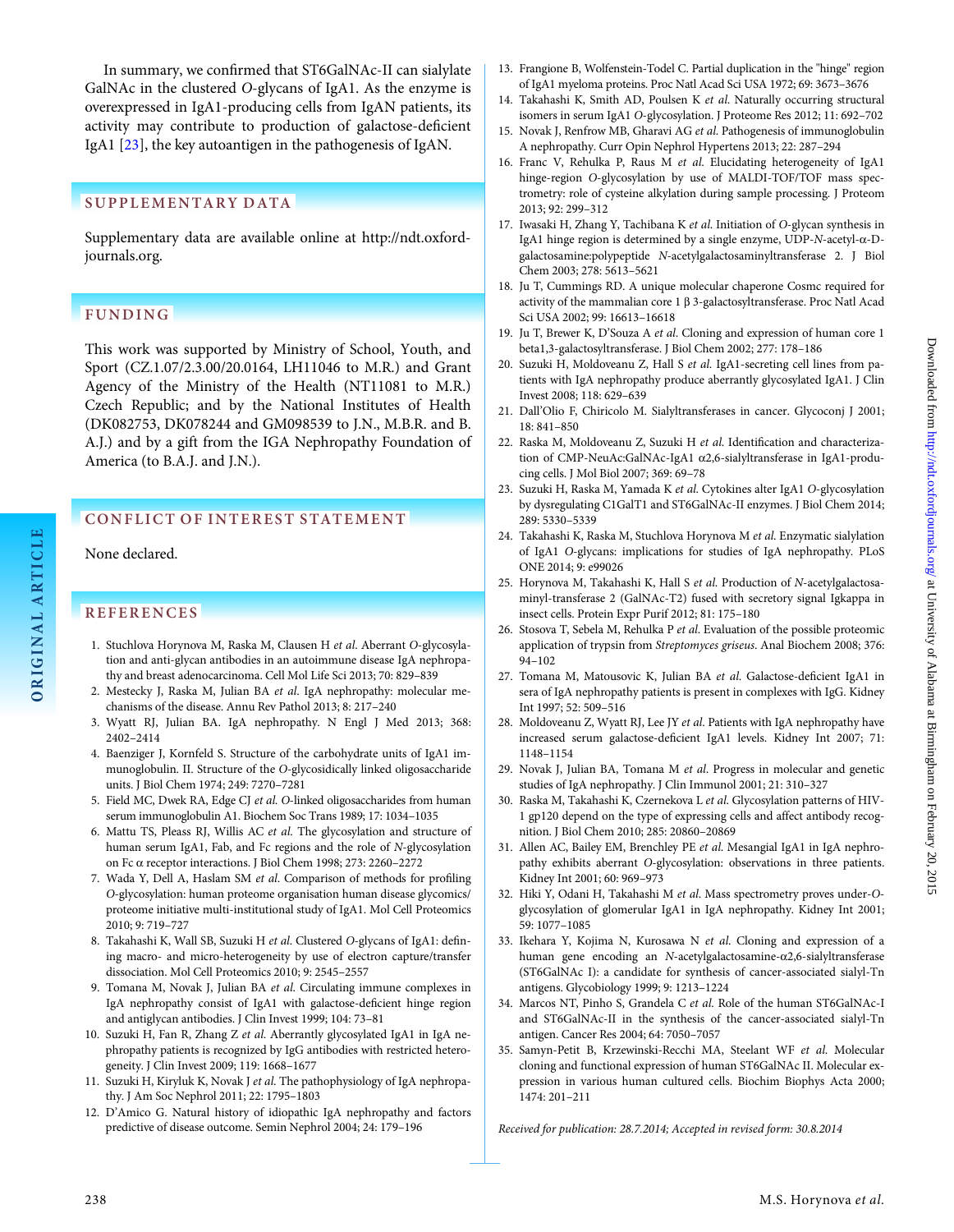# **Supplementary Fig. 1 SDS-PAGE characterization and purity analysis of secreted ST6GalNAc-II and IgA1 Cα1-HR-Cα2 fragment**



(**A**) Recombinant ST6GalNAc-II expressed in 293F cells was purified by Ni-NTA affinity chromatography under native conditions concentrated to reach ~0.5 mg/ml. Theoretical prediction of molecular weight of ST6GalNAc-II based on amino acid sequence is 51 KDa. Purity of the final preparation was assessed by SDS-PAGE analysis, followed by silver staining (**B**) The recombinant Cα1-HR-Cα2 expressed in *E. coli* was purified by Co-NTA affinity chromatography under denaturation conditions and concentrated to reach ~1 mg/ml. Theoretical prediction of the molecular weight of C $\alpha$ 1-HR-C $\alpha$ 2 based on amino acid sequence is 27 KDa. Purity of the final preparation was assessed by SDS-PAGE analysis, followed by Coomassie Brilliant Blue R-250 staining. (C) Two-µg aliquots of recombinant ST6GalNAc-II were divided into two tubes, denaturation reaction buffer was added, reaction was heated to 100°C for 5 min,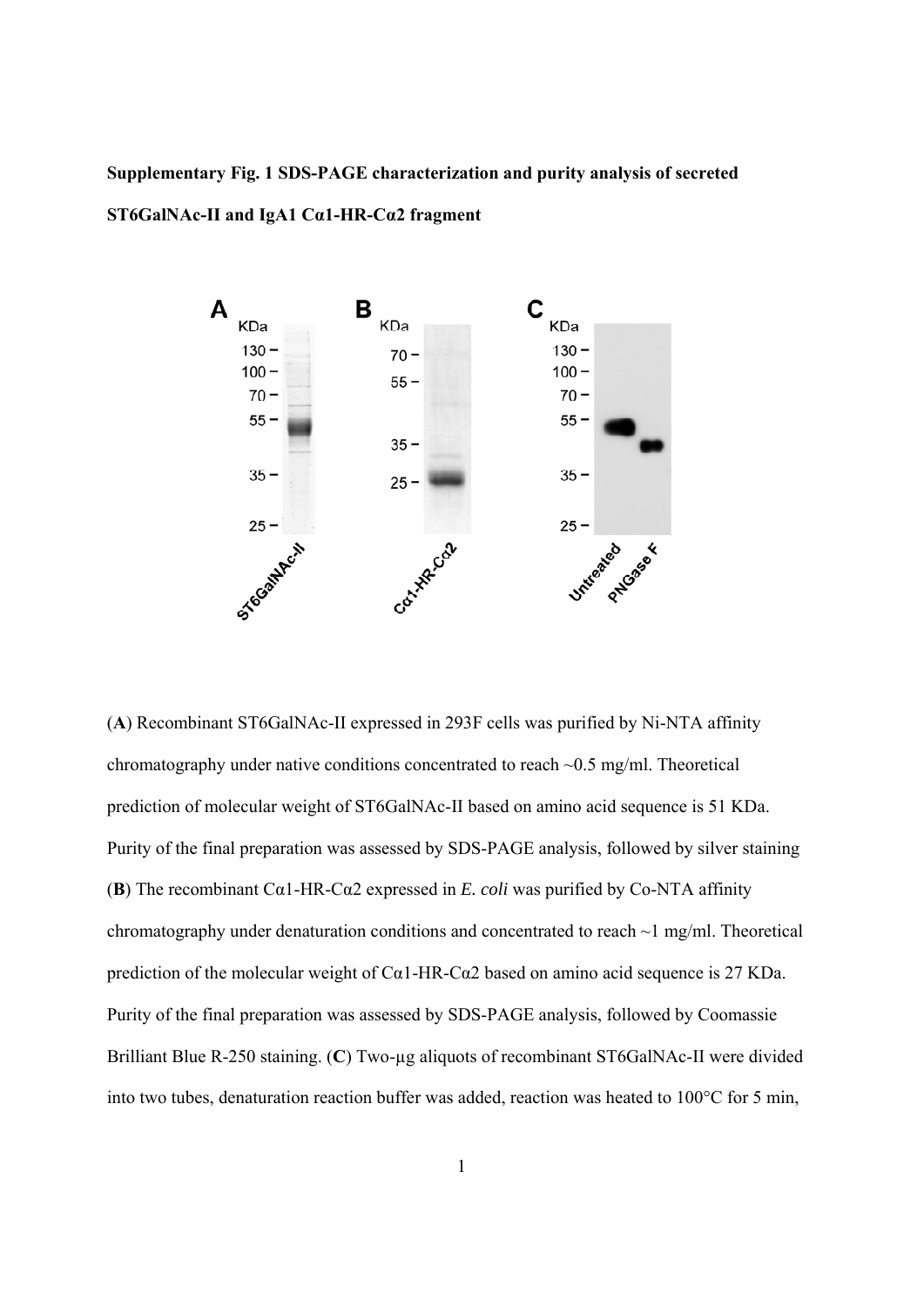detergent solution was added, and 1 µl of PNGase F was added to one tube at volumes recommended by manufacturer (Prozyme, Hayward, CA). Both tubes were incubated overnight at 37°C. Samples were separated by SDS-PAGE, semi-dry blotted to PVDF membrane, developed with anti V5 antibody diluted 1:7,000 in SuperBlock, and signal was detected by a cooled CCD camera. In the figure, the left band corresponds to untreated and the right band corresponds to PNGase F-treated ST6GalNAc-II. The mobility shift was from approximately 54 KDa for the untreated protein to 51 KDa for the PNGase F-treated protein.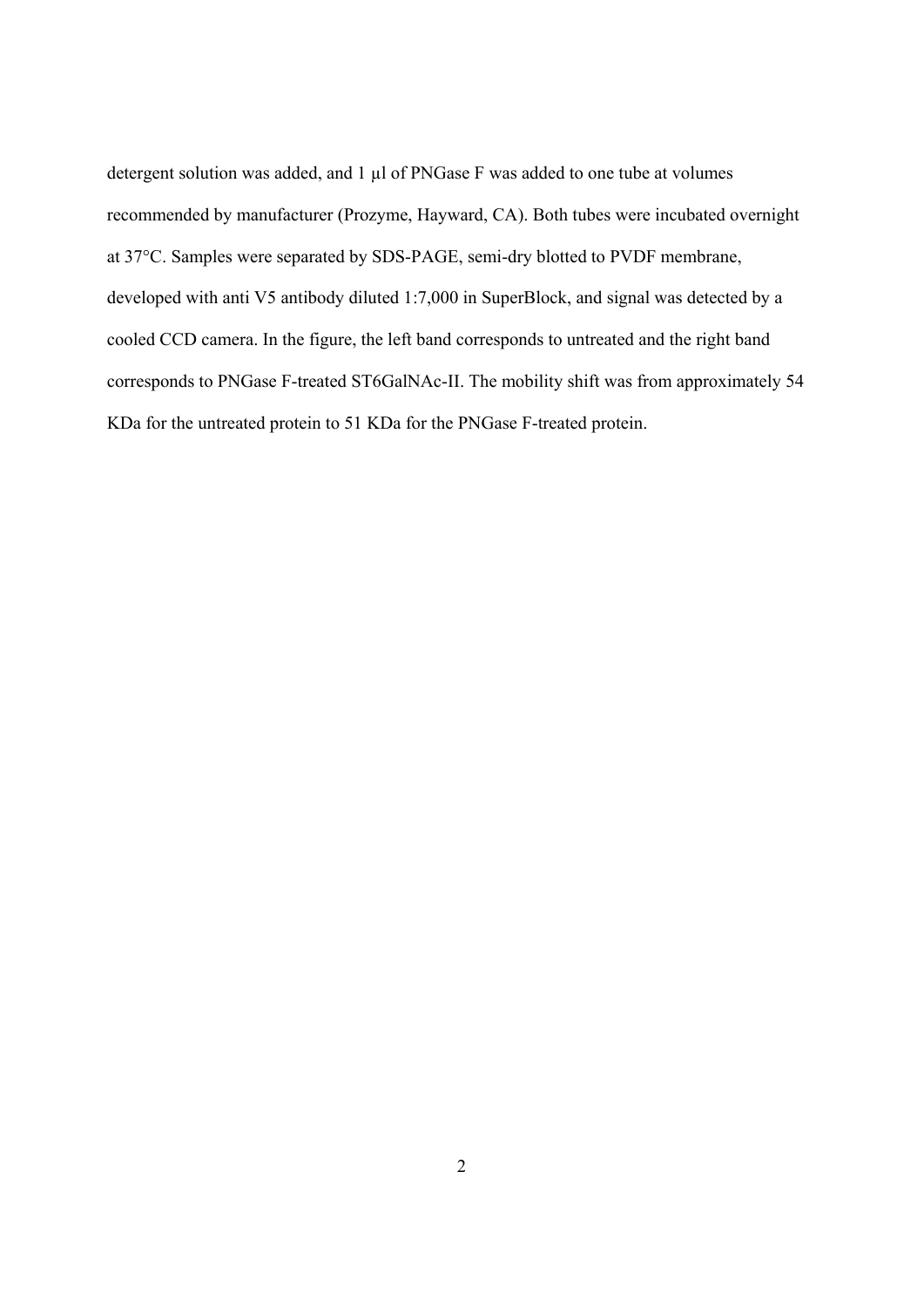| Glycoform<br>(number of<br>residues,<br>GalNAc:NeuAc) | <b>Theoretical</b><br>mass<br>$(4^+$ and $3^+$<br>charge state) | <b>ST6GalNAc-II</b><br>observed<br>(m/z) | <b>Mass</b><br>error<br>(ppm) |
|-------------------------------------------------------|-----------------------------------------------------------------|------------------------------------------|-------------------------------|
|                                                       | $4+$                                                            |                                          |                               |
| 4:0                                                   | 810.1167                                                        | 810.1172                                 | $-0.62$                       |
| 5:0                                                   | 860.8866                                                        | 860.8875                                 | $-1.10$                       |
| 4:1                                                   | 882.8906                                                        | 882.8916                                 | $-1.19$                       |
| 6:0                                                   | 911.6564                                                        | 911.6585                                 | $-2.30$                       |
| 5:1                                                   | 933.6604                                                        | 933.6629                                 | $-2.68$                       |
| 4:2                                                   | 955.6644                                                        | 955.6656                                 | $-1.26$                       |
| 7:0                                                   | 962.4263                                                        | 962.4275                                 | $-1.30$                       |
| 6:1                                                   | 984.4303                                                        | 984.433                                  | $-2.79$                       |
| 5:2                                                   | 1006.4343                                                       | 1006.4356                                | $-1.34$                       |
| 7:1                                                   | 1035.2001                                                       | 1035.2027                                | $-2.51$                       |
| 6:2                                                   | 1057.2041                                                       | 1057.2066                                | $-2.36$                       |
| 5:3                                                   | 1079.2081                                                       | 1079.2086                                | $-0.46$                       |
| 7:2                                                   | 1107.9740                                                       | 1107.9765                                | $-2.30$                       |
| 6:3                                                   | 1129.9780                                                       | 1129.9792                                | $-1.11$                       |
| 7:3                                                   | 1180.7478                                                       | 1180.7496                                | $-1.52$                       |
|                                                       | $3+$                                                            |                                          |                               |
| 4:0                                                   | 1079.8198                                                       | 1079.8209                                | $-0.99$                       |
| 5:0                                                   | 1147.5130                                                       | 1147.5143                                | $-1.16$                       |
| 4:1                                                   | 1176.8516                                                       | 1176.853                                 | $-1.16$                       |
| 6:0                                                   | 1215.2061                                                       | 1215.2084                                | $-1.89$                       |
| 5:1                                                   | 1244.5448                                                       | 1244.5478                                | $-2.44$                       |
| 4:2                                                   | 1273.8834                                                       | 1273.8856                                | $-1.70$                       |
| 7:0                                                   | 1282.8992                                                       | 1282.8929                                | 4.94                          |
| 6:1                                                   | 1312.2379                                                       | 1312.241                                 | $-2.36$                       |
| 5:2                                                   | 1341.5766                                                       | 1341.5783                                | $-1.29$                       |
| 7:1                                                   | 1379.9310                                                       | 1379.9327                                | $-1.21$                       |
| 6:2                                                   | 1409.2697                                                       | 1409.2729                                | $-2.27$                       |
| 5:3                                                   | 1438.6084                                                       | 1438.6106                                | $-1.55$                       |
| 7:2                                                   | 1476.9628                                                       | 1476.966                                 | $-2.14$                       |
| 6:3                                                   | 1506.3015                                                       | 1506.3044                                | $-1.93$                       |
| 7:3                                                   | 1573.9946                                                       | 1573.9969                                | $-1.44$                       |

**Supplementary Table 1.** Overview of HR glycoforms detected by high-resolution FT MS